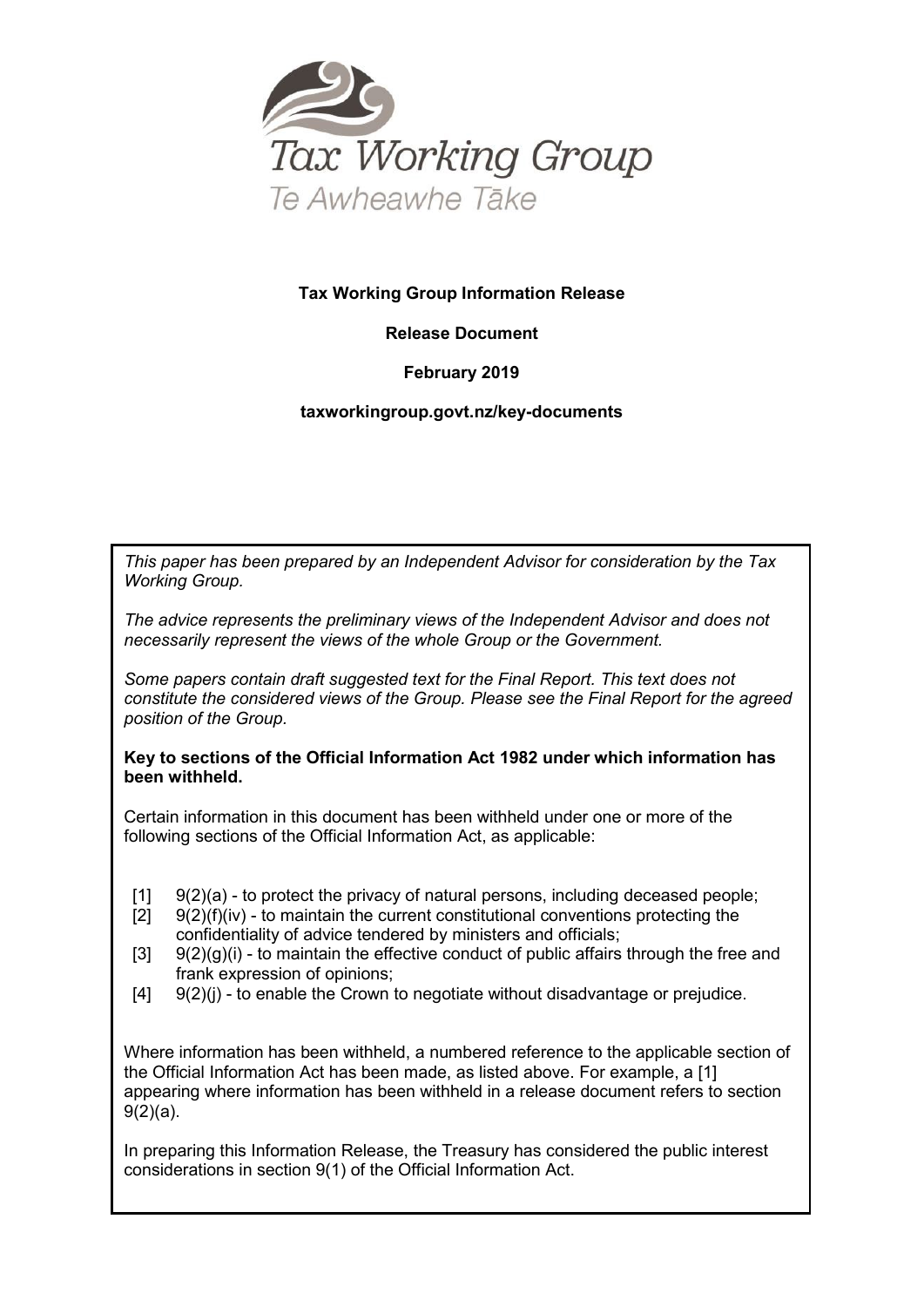# **Māori collectively held assets and capital income (3)**

This note follows on from my last note on this subject.

## **Māori freehold land**

That note proposed an exemption for Māori freehold land on the basis it was analogous to the family home. Since then the Group has decided that individuals can only have one excluded family home and in the event they have two, one needs to be chosen. This would make an exemption for freehold land difficult to operationalise in situations where members also had a personal home.

Since consultation it has become clear to me that the rare cases where Māori freehold land is sold tend to involve situations where iwi wish to develop their land but – unlike Pākehā structures - they are unable to borrow. Therefore their mechanism for releasing funds is to sell a small proportion of land to invest in the remaining land.

This investment in remaining land is to help develop recover the asset base they have previously lost due to Crown action.

Therefore rather than an extension of the Family Home exemption, I would suggest an exemption for sale of Māori freehold land be considered to the extent that the proceeds are reinvested in existing freehold land.

#### **Settlement Assets**

Settlement assets are assets received by iwi for past wrongs by the Crown. They reflect a tiny proportion of the actual compensation due and settlement redress usually involves an apology, some cash and possibly some land. The land given is generally the land that is available to the Crown at the time of settlement which may or may not have a commercial or cultural value to the iwi concerned. For example a closed rural school could be part of the redress.

Alongside these assets is often the *Right of First Refusal* for iwi to buy Crown assets that may come up in the future which may have much greater commercial or cultural value than the land or assets that were available at the time of settlement. Cash from the settlement or sales of other settlement assets will be used to fund subsequent assets purchased under a *right of first refusal.* It will also be used to purchase assets that themselves – in time – can be sold to recover lost ancestral land.

The current proposals for rollover would give relief when:

1) Assets moved from the entity that the settlement proceeds were received into the post settlement governance entity and the structure that developed underneath. This is on the basis that the **s***ame economic owner* can be extended to involve all repackaging of assets within a particular group.